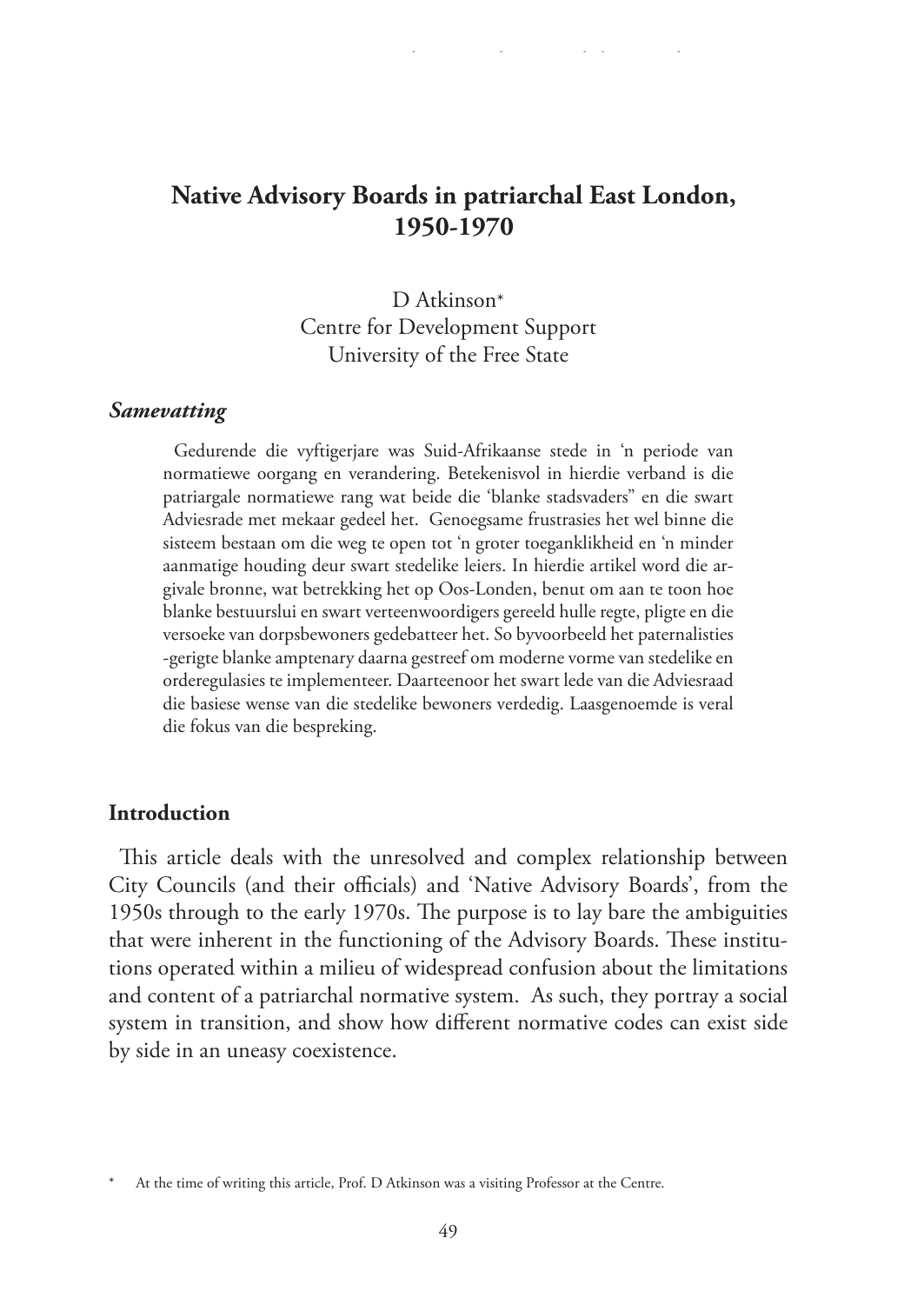A normative system refers to individuals' normative constitution of their identity, subjectivity, reciprocal rights and obligations. White municipal officials embraced a normative conception of society which can be characterised as 'patriarchalism'.

This consisted of a detailed *weltanschauung* of tacit norms and values, and informed the myriad normative ways in which white officialdom defined African urban residents' status as persons. The crucial question is then: How did black leaders respond to this patriarchal ethos? In sum, they accepted the basic framework, but found themselves increasingly uneasy within it.

## **'Native administration' in South African cities in the 1950s**

During the 1950s, white-black relations straddled two normative paradigms, which can be described as the 'patriarchal family' and 'individualistic civil society'. It was a society in transition. For some City Councillors and municipal officials, the relationship between the white urban authorities and African residents resembled that of the patriarchal family; for others, however, it was beginning to resemble that of modern, individualistic civil society.

Advisory Boards were introduced at a time when the central and local governments felt an increasingly powerful urge to impose some kind of modern order and 'discipline'1 on cities in flux. After a brief introduction to Advisory Boards, three themes will be pursued in this discussion.

First, it will be argued that Advisory Boards were a brave, but all too frail, attempt to impose disciplinary authority structures on African townships. Second, it will be shown that the patriarchal order produced a complex system of power and powerlessness in the relationships between black and white municipal leaders. While the patriarchal ethos often drew African leaders uncomfortably close to the white 'city fathers', it also conferred significant informal and moral power on Advisory Board members. Third, the application of paternalistic controls to black communities was always problematic. There was a fundamental ambiguity regarding the role of Advisory Boards as representatives of African interests. In this regard there was ceaseless confusion about the relative importance of Africans' needs and interests, as opposed to their opinions and wishes. The paper suggests that the 1950s was a normative

<sup>1</sup> M Foucalt, *Discipline and punish: The birth of the prison* (New York, Vintage Books, 1979).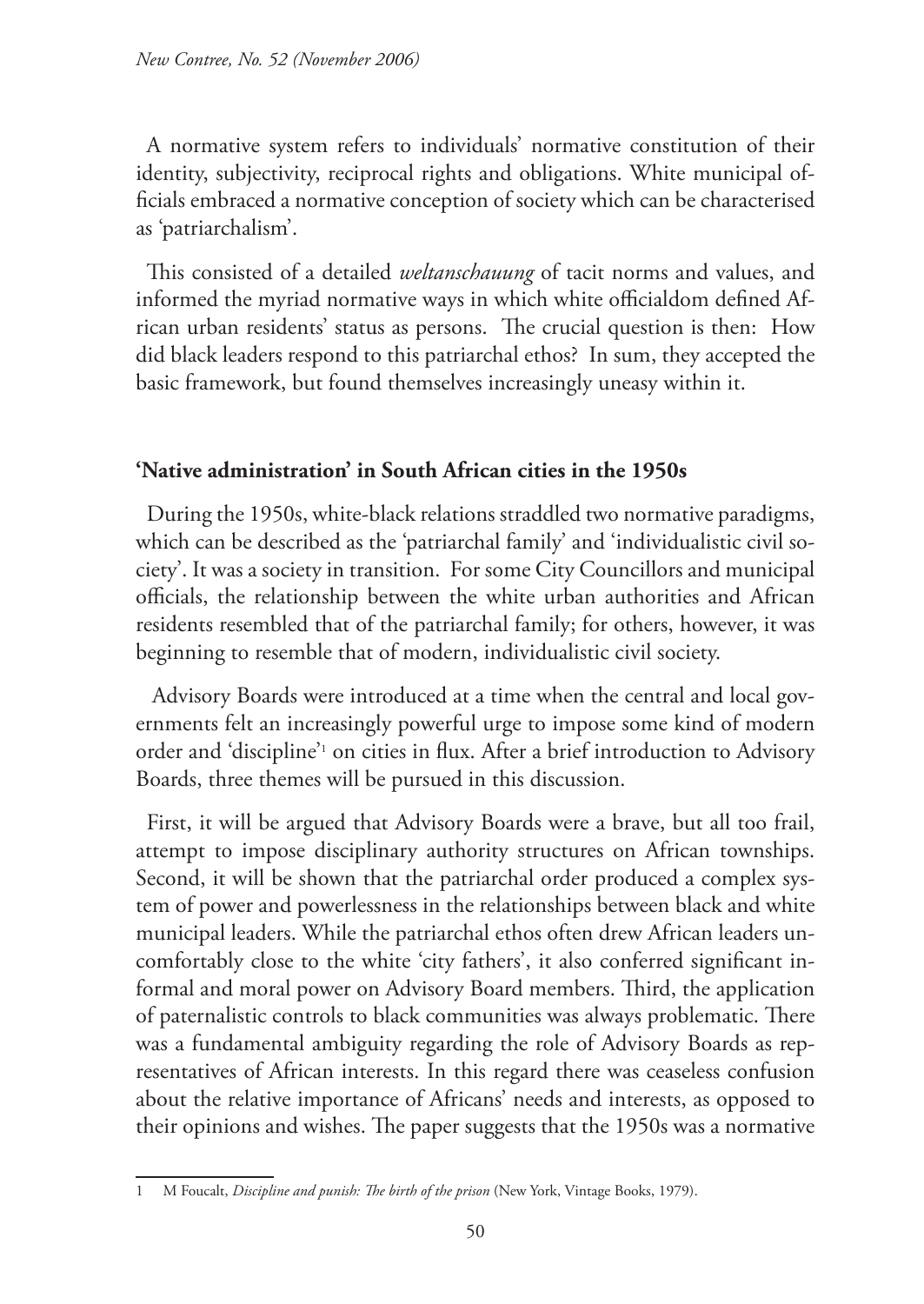system in transition, with patriarchalism becoming ever more tenuous and contested.

#### **Patriarchalism as a normative system**

A normative system is not a matter of individual choice. In every society, it creates a prevailing backdrop for individual moral action. It consists of the inter-personal ways in which individuals recognise and constitute one another as social actors. Patriarchalism is one such system.<sup>2</sup>

Patriarchalism is a rational moral order, in which normative concepts such as 'the person', 'authority', 'responsibility', and 'rights' are given meaning within the parameters of a constant and pervasive hierarchy of status and responsibility. The patriarch is in some respects a more developed and more responsible moral agent, with more rights and obligations, than his juniors and children. He is constituted as such by the recognition accorded him by the rest of the family, and he recognises them in turn as persons with fewer rights but more needs than himself.3

The analogy between patriarchalism and family life serves to highlight certain dimensions of organic societies. People sometimes prefer hierarchical, organic societies to highly individualistic ones, since the former may meet important emotional needs. There are several possible justifications for patriarchalism, either in the family or in broader society. Patriarchalism represents a normative system based on feeling and intimacy. In a cohesive family structure, individuals are assured of belonging; their presence is unassailably legitimate within the social unit. A family consists of a constellation of roles and these roles are sustained and reinforced through a system of constant mutual recognition between the different family members. In most patriarchal families, there is little conscious regard for abstract rights.4 This can be contrasted with civil society, in which the formal equality of persons is recognised, and social interaction is regulated by fixed and impartial rules. In civil society, individuals are constituted through their mutual recognition of each other as holders of abstract, uniform, individual rights.

<sup>2</sup> D vande Veer, *Paternalistic intervention: The moral bound on benevolence* (Princeton, Princeton University Press, 1986), p. 23.

<sup>3</sup> D Atkinson, "Cities and citizenship: Towards a normative analysis of the urban order in South Africa, with special reference to East London, 1950-1986" (PhD thesis, Durban, University of Natal, 1991), p. 106.

<sup>4</sup> WV Doniela, "Hegel and the organic state", D Muschamp (ed.), *Political thinkers* (London, Macmillan, 1986), p. 166.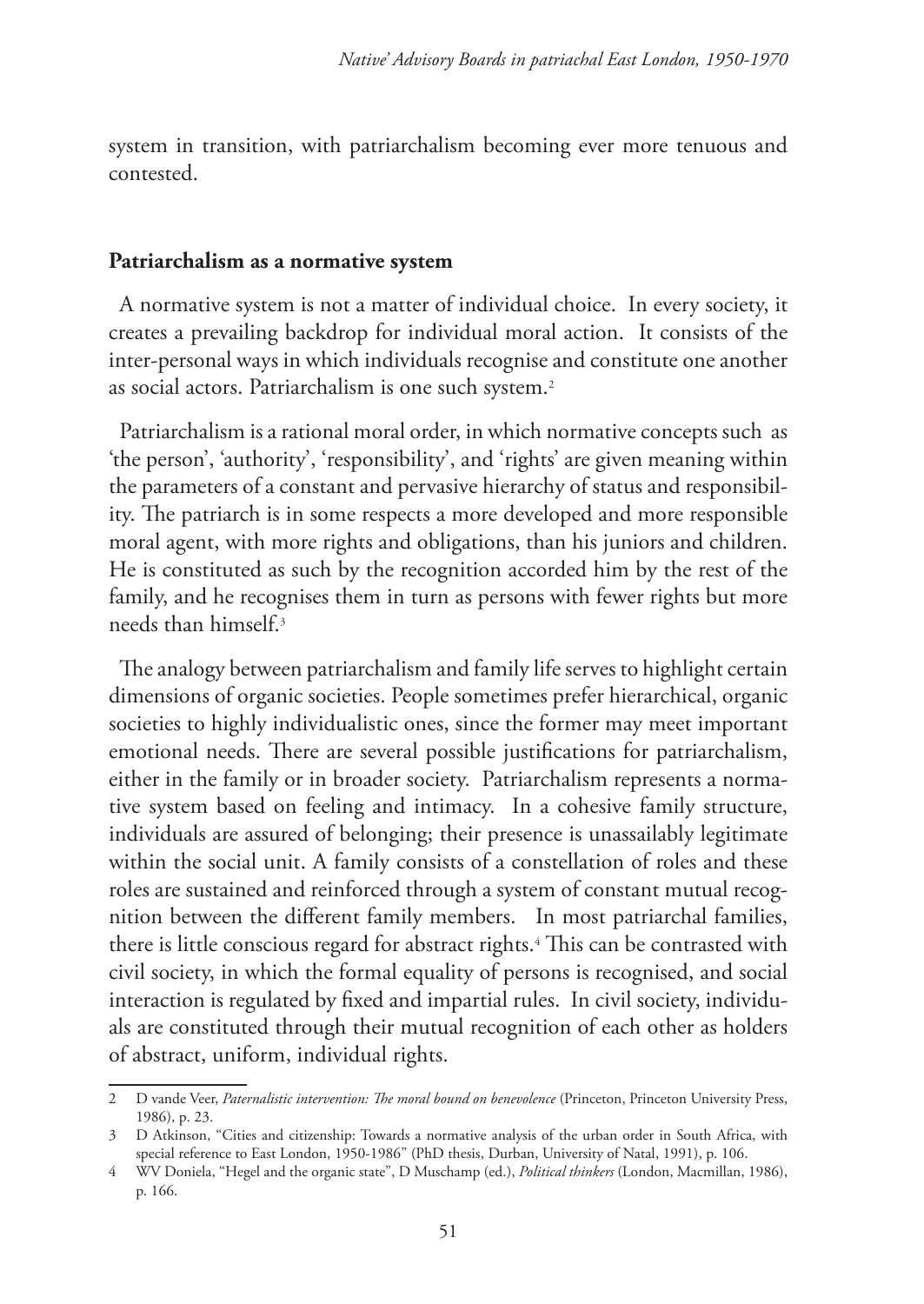These themes will be considered in respect of city governments in general, but will be illustrated by using material from East London. In the 1950s, white municipal city fathers still functioned within a patriarchal mould. Township administrators had, for decades, visualised their role as 'fathers', which helped to resolve some of the contradictions – providing care as well as discipline – which they had to deal with on a daily basis.5 A description of the epitome of a good township manager was provided in 1959 by a colleague from Witbank, Mr Ackerman:

[A location superintendent] must have the patience of a Job, he must have the wisdom of a Solomon, he must have the tact and the love of a supernatural creature, he must have the persistence to plead like an advocate, and the experience of a judge, and he must have ongoing personal contact with the inhabitants of the location which he administers.<sup>6</sup>

But increasingly, local black leaders were beginning to shrug off this doctrine. This caused confusion and conflict between them and the white municipal officials. In the process, different normative strands are evident in their discourse. The municipal minutes of East London, in the 1950s, indeed provide a rare snapshot of a transitional moment in history.

### **The shaping of black administration: The legislative framework**

The first attempt to introduce a systematic form of black African administration was the Natives (Urban Areas) Act of 1923. In terms of the Act, 'Native Advisory Boards' were introduced in each township, to serve as a form of black representation in municipal affairs. This Act was equivocal about the nature of segregation. On the one hand, the legislation was substantially influenced by the philosophy of Colonel CF Stallard. According to Stallard's doctrine, the towns were essentially the creation of whites, and blacks' presence there could only be justified in so far as they served the needs of whites.<sup>7</sup> On the other hand, segregation, in terms of the Act, could be taken to mean the partition of urban areas, and that Africans had permanent rights in their section of town.8 This left a fundamental ambiguity.

<sup>5</sup> J Robinson, *The power of Apartheid: State, power and space in South African cities* (Oxford, Butterworth-Heinemann, 1996), p. 73.

<sup>6</sup> Quoted in G Robinson, *The power of Apartheid...*, p. 74.

<sup>7</sup> D Atkinson, "Cities and citizenship...," pp. 120-121.

<sup>8</sup> TRH Davenport, "African townsmen? South African Native (Urban Areas) legislation through the years", *African Affairs*, 68(271), 1969, p. 98.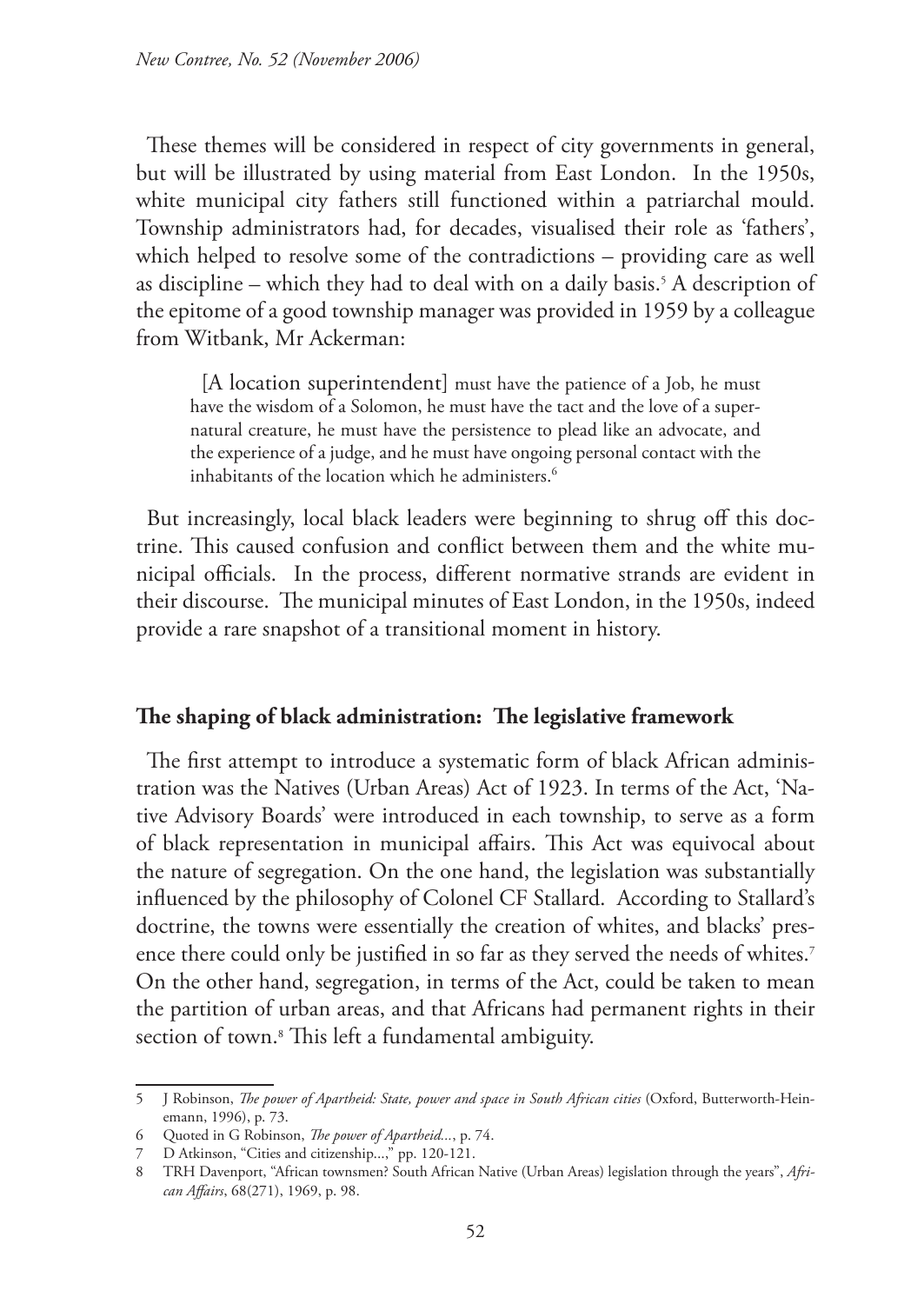The political future of the African 'locations' had always been uncertain. The Advisory Boards were an uncomfortable compromise between a belief in perpetual subordination, on the one hand, and putative political equality (albeit on a segregated basis), on the other. Some officials were even prepared to move beyond the notion of duality, to contemplate the eventual merging of the white and black communities (a 'proto-liberal' position, which would have entailed the beginnings of a modern civil society).

Even though these ambiguities had not yet been resolved, white officials strove for some form of inter-racial co-operation in the practicalities of municipal administration, within a patriarchal discourse. At the same time, the white officials needed to impose a form of modern order on the townships.<sup>9</sup> The result was frequent disagreement about the proper role of the Boards, and their relationship with the white city fathers.

## **The functioning of the East London Advisory Board**

The constitution of Advisory Boards in the East London Location Regulations amounted to an attempt to impose modern regulations and controls on a very confused urban order. The prescriptions were intended to structure the contacts between the local authority and the 'natives' in as predictable and systematic a way as possible. Officials also shared the assumption that their efforts were directed at promoting progress and advancement. Everyone agreed with the need to 'develop the natives' – although there were often disagreements about what this meant in practice.

The East London Regulations provided for the demarcation of the Duncan Village Location into wards, each to be represented by one Board member. Their tenure was set at three years. Through the institution of 'ward committees' to assist Advisory Board members, the Board was intended to reach deeply into the location community to establish modern forms of social order and grievance management. Detailed formal provisions also governed the activities of these committees.

The white local authorities retained overriding formal powers. If there were no nominations in a specific ward, the Council had the right to appoint a member to the Board. Furthermore, Advisory Board meetings were chaired

<sup>9</sup> J Robinson, *The power of Apartheid...*, p. 65.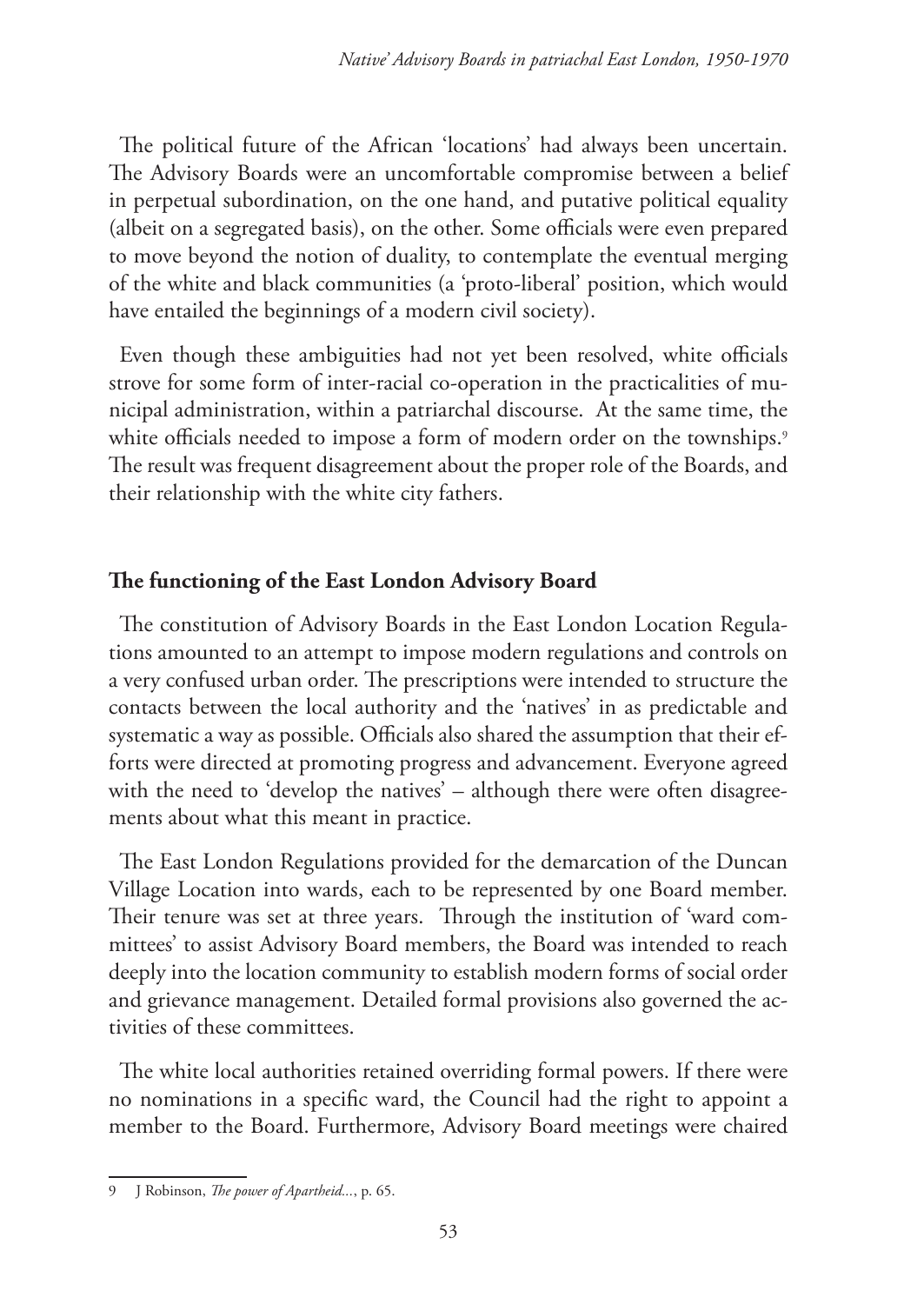by the Chairman of the Native Affairs Committee, or in his absence, by any available member of the Council. This meant that the chairman would always be a white person.<sup>10</sup> Significantly, the meetings could be attended by an array of white office-holders, including any Councillor, the manager or his deputy, the magistrate of the district, the Native Commissioner, a superintendent, the senior police officer, or "any other person whose presence the chairman considers to be desirable or necessary". The black public was excluded.

The Advisory Board's existence was fragile (it ceased to function between February and November l961). It was never fully accepted as a representative body, either in the patriarchal order, or within the emerging individualistic civil society of the black townships. Even when it was functioning, it experienced a distressing level of popular apathy. The East London Council's Native Affairs Committee (NAC) reflected that only one ward was contested in the 1956 and 1957 elections, the latter with a 13 percent poll. In two wards, there were no nominations (Manager's Report to NAC).<sup>11</sup> As Davenport noted:

 the system never really brought alive a responsible interest in local government among Africans.<sup>12</sup>

The discourse of the regulations reveals the extraordinary minutiae of a modern legal-rational order. Detailed provisions describe how the superintendent was to convene a meeting to call for nominations; how the nominations, signed by at least ten registered voters, had to be submitted "not later than the tenth day of September"; what monetary deposit was payable by each candidate; and how the voting process should be carried out. Similarly, the procedures of the Advisory Board meetings were carefully spelled out. Motions had to be sent to the secretary at least seven days before a meeting; and no Board member could address the Board more than twice on any matter under discussion.

However, notwithstanding these formal provisions, the whole issue of formal township regulations retained an air of unreality. Because of the social environment in which they were supposed to obtain, there was a marked discrepancy between the formal rules and the actual experiences of the participants. The regulations seemed incongruous when applied to a community which was largely illiterate and poor; and one whose experience of public

<sup>10</sup> East London City Council (ELCC), "Location Regulations", Chapter 2. 1956.

<sup>11</sup> ELCC, Native Affairs Committee (NAC), Files, January 1957.

<sup>12</sup> TRH Davenport, "African townsmen...," *African Affairs*, 68(271), 1969, p. 99.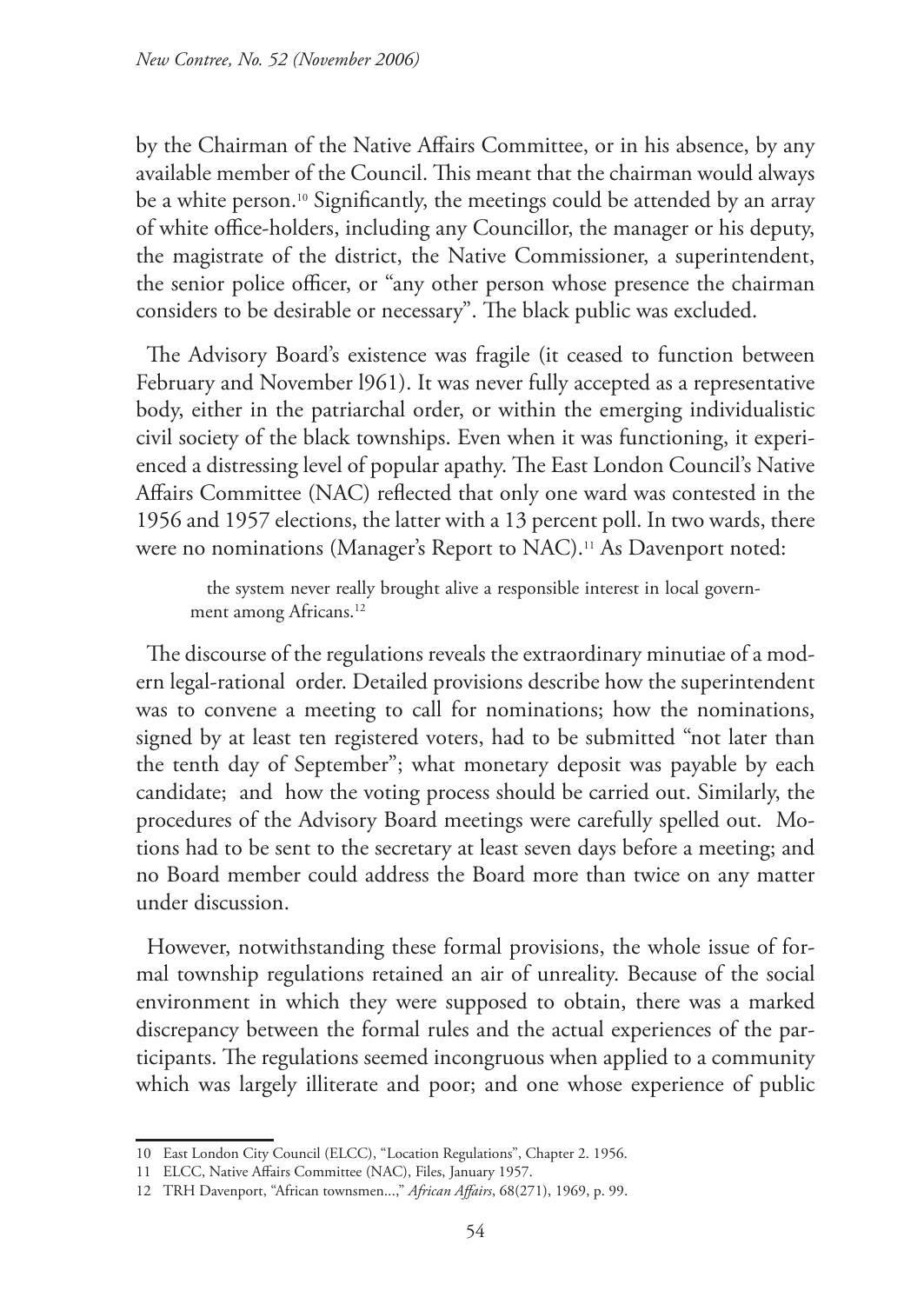institutions had been shaped by the traditional structures of chieftainship, or by the coercive role of the police. Instead of being an effective prescription for real-life activities, or a reflection of an existing communal ethos, the regulations constituted the local authority's brave effort to impose modern legal-rational structures on a community in flux. The location regulations were artificial constraints at odds with the spontaneous social patterns of the African community.

In various cities, the black Board members often did not live up to white officials' expectations. Officials were exasperated by their lack of technical sophistication. Basic points sometimes had to be explained at length before any meaningful discussion could take place. Councillor Hurd of Johannesburg described his experience thus:

The Boards no doubt deliberate with a great deal of wisdom..., and they study plans with a great deal of absorption. But I venture to suggest that in not one single case have any of the members of the Board any technical knowledge or experience or qualification whatsoever. It takes them a jolly long time to study these things...<sup>13</sup>

The East London Board members were also often less than conscientious. On occasion, the East London Township Manager "took the Board members to task for shirking their duties". Most of the Board members had never even read the regulations.<sup>14</sup>

While overtly recognising the importance of proper procedure, the Board's functioning was hampered by the apathy of several of its members. Punctuality was an ideal seldom achieved; motions were repeatedly introduced without the prescribed notice; and, on occasion, it was necessary to terminate members' terms of office because of non-attendance.15 Part of the reason for this was that Board members received no remuneration for their duties. East London's Township Manager constantly tried to improve the Board's performance:

The Board must get out of the habit of unnecessary talking and concentrate on the business before the meeting. There can only be a real agenda if mem-

<sup>13</sup> Institute of Administrators of Non-European Affairs (IANA), Annual Conference proceedings, 1954, p. 132.

<sup>14</sup> Joint Locations Advisory Board (JLAB), East London, Minutes, 23 March 1959.

<sup>15</sup> JLAB, Minutes, 26 November 1962.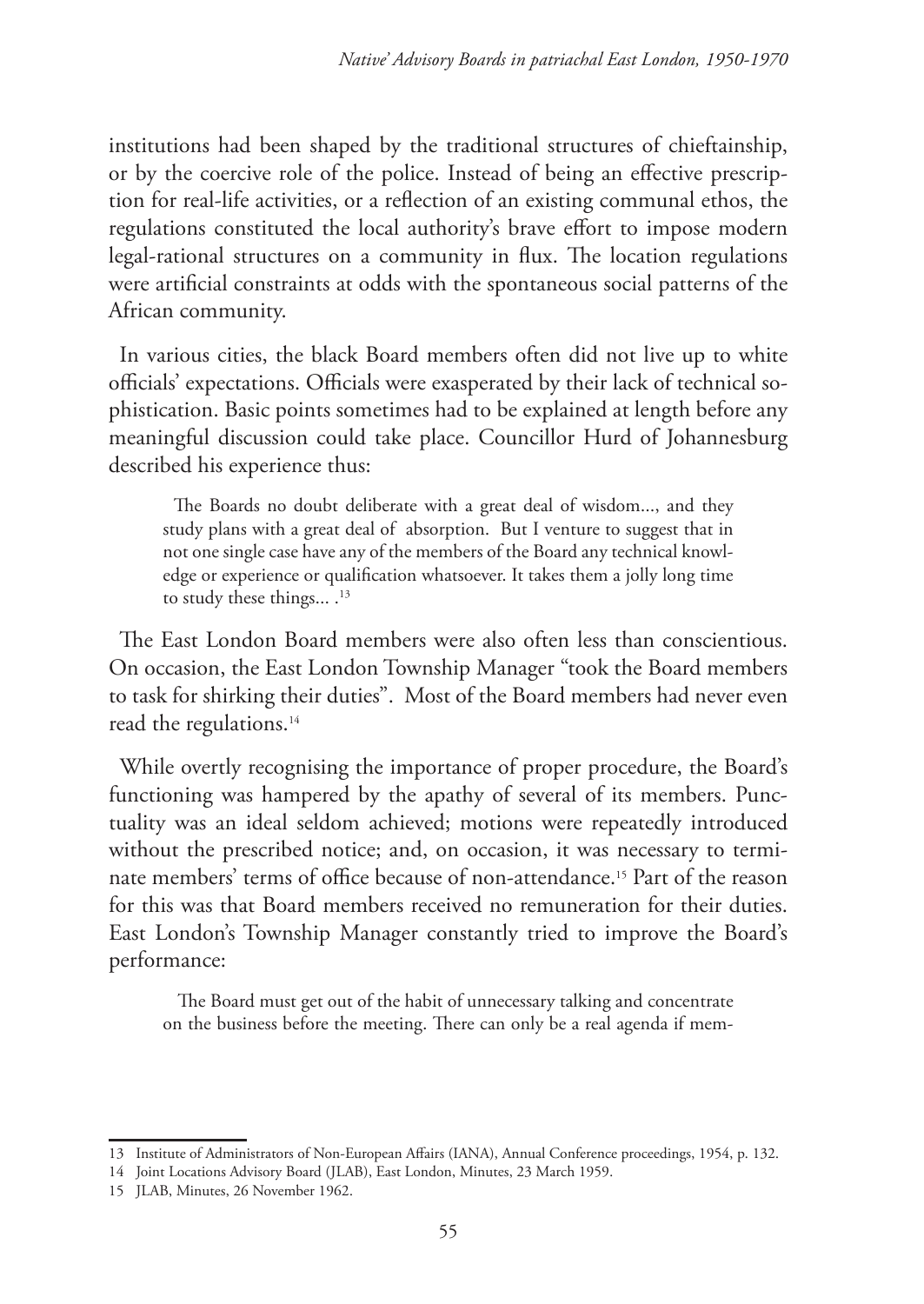bers of the Board submit Notices of Motion at least seven or eight days, but preferably fourteen days, before the meeting ... .<sup>16</sup>

Despite their uncertain performance, East London's Board members accepted that the procedures and values that the officials were attempting to inculcate, were, in principle, a good thing. Mr Gaqa, for example, had said in response to some of the Manager's criticisms that:

 He felt ... it was time that the Board pulled up its socks. If the Board went wrong, it was its duty to apologise... .<sup>17</sup>

The quest for modernity was, however, constantly bedevilled by ambiguous patriarchal community ties. In the next section, we will consider the complex normative system of rights and obligations, and of power and powerlessness, with which the various parties had to contend. The case of East London will be used to illustrate these dynamics.

#### **Advisory Boards in practice: Power and powerlessness**

The formal powers of the Boards were slight. They could advise the Council on all matters affecting the welfare of the residents; make recommendations on any relevant legislation; and they served as a channel of communication between residents and the Council. For the officials, Advisory Boards were important institutions. "They bring to our notice frictions that we do not know of, and we and the Councillors usually consider these grievances in a sympathetic manner...".18 The Advisory Boards were, however, also tied in numerous and complex ways to the people they represented. Many of the Board members valued the authority which their Advisory Board status conferred on them, and they saw themselves as legitimate spokesmen for the black community.

The importance of the Advisory Board's ties with the community was appreciated by many white officials. As the Township Manager of Pretoria stated at a meeting of the Institute of Administrators of Non-European Affairs (IANA), the most important function of an Advisory Board was "actively to assist in promoting decent human relations between the Bantu and other

<sup>16</sup> JLAB, Minutes, 14 October 1963.

<sup>17</sup> JLAB, Minutes, 23 March 1959.

<sup>18</sup> IANA, Conference proceedings, 1954, p. 133.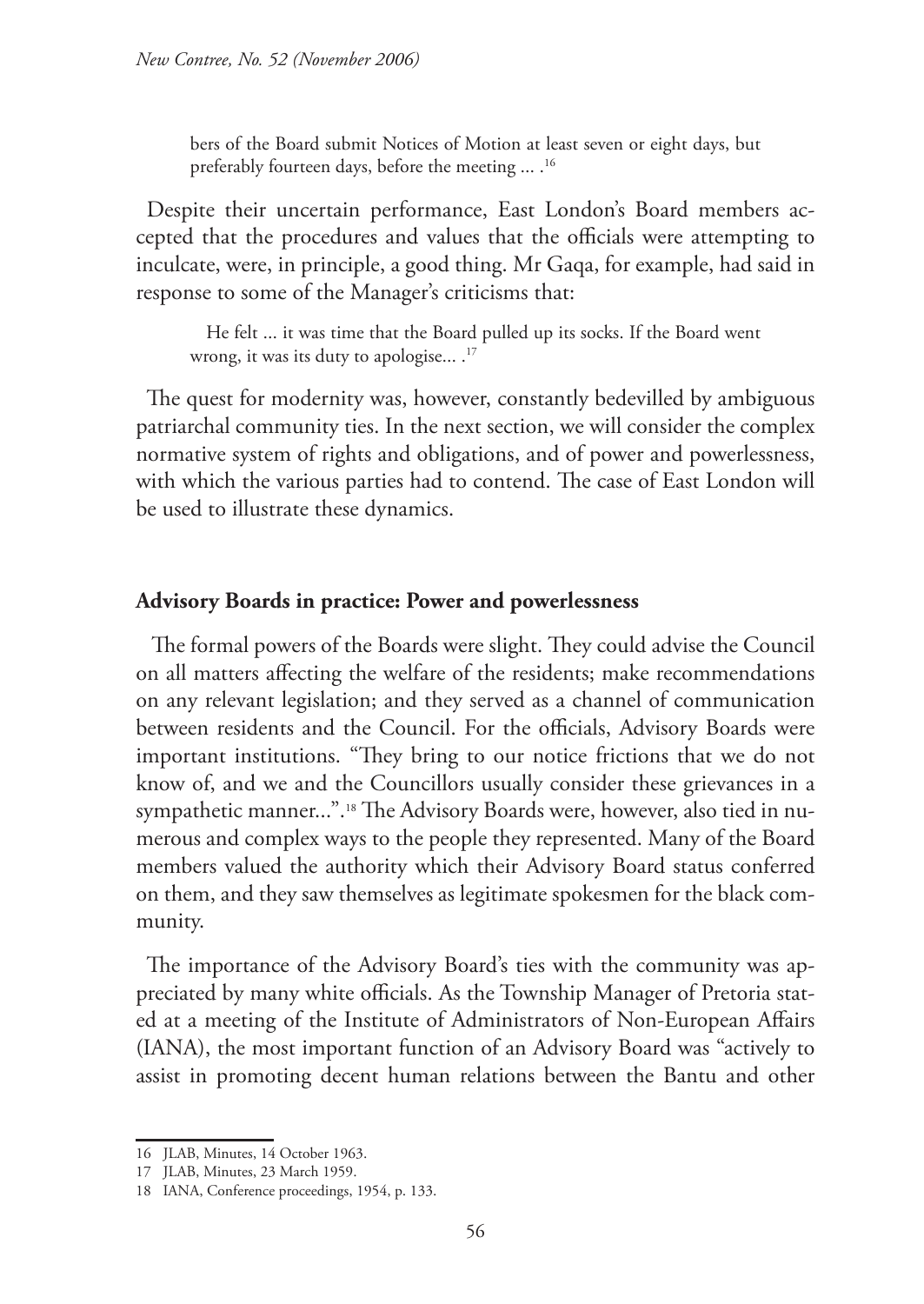racial groups".19 Requests made by the Boards seem generally to have been taken very seriously by officialdom. The minutes of the Joint Locations Advisory Board (JLAB) in East London reveal numerous instances of this. These requests ranged from large new projects to small ways of making township life more comfortable. For example, an urgent plea for a Non-European hospital in East London was accepted by the NAC;<sup>20</sup> additional ablution blocks were built;<sup>21</sup> a request for a grandstand at the sports field was granted;<sup>22</sup> cricket fields were established;<sup>23</sup> and an additional ambulance was purchased.<sup>24</sup> On each occasion, the Board duly expressed its appreciation and satisfaction, and the patriarchal order remained intact.

From time to time, the Board's requests even brought the East London City Council (ELCC) into conflict with central government departments. On such occasions, the Board and the municipality stood side by side against rigid and authoritarian injunctions emanating from the National Party government in Pretoria. For example, in July 1969, the Board recommended to the Council that facilities be made available for African entrepreneurs to establish restaurants in East London.25 The ELCC agreed to make representations to the government to ask permission for such a Bantu restaurant in the white area. After lengthy correspondence with the Department of Bantu Affairs, the request was turned down. A great deal of time and energy had been wasted, and the municipal officials shared in the Board's disappointment. Incidents such as these had the effect of demonstrating to the Board that the local authority indeed cared about the welfare of their constituents. A mutual loyalty was sustained, especially in the face of the Department's blank bureaucratic intransigence.

Often enough, however, the Boards failed to achieve their goals. In East London in 1954, almost all the Board's suggestions for the easing of housing regulations were refused by the East London Council.<sup>26</sup> In 1962, requests for tennis courts and sports facilities in West Bank Location were repeatedly

<sup>19</sup> ELCC, NAC, 16 March 1956.

<sup>20</sup> JLAB, Minutes, 6 February 1956; ELCC, NAC, 23 February 1956.

<sup>21</sup> JLAB, Minutes,17 October 1960.

<sup>22</sup> JLAB, Minutes, 26 May 1969.

<sup>23</sup> JLAB, Minutes, 18 January 1971.

<sup>24</sup> JLAB, Minutes, 17 August 1971; ELCC, Health, housing and Non-White Affairs (HHNWA), Committee Minutes, 7 July 1971.

<sup>25</sup> JLAB, Minutes, 21 July 1969; 28 October 1969; 17 November 1969; 21 September 1970; 18 January 1971; ELCC, HHNWA, Minutes 6 August 1969; 3 February 1971; 8 November 1971; 2 December 1971; ELCC Town Clerk's Reports 11 November 1970; 5 April 1971, 8 November 1971.

<sup>26</sup> JLAB, Minutes, 23 April l956; ELCC, HHNWA, Minutes, 27 April l956.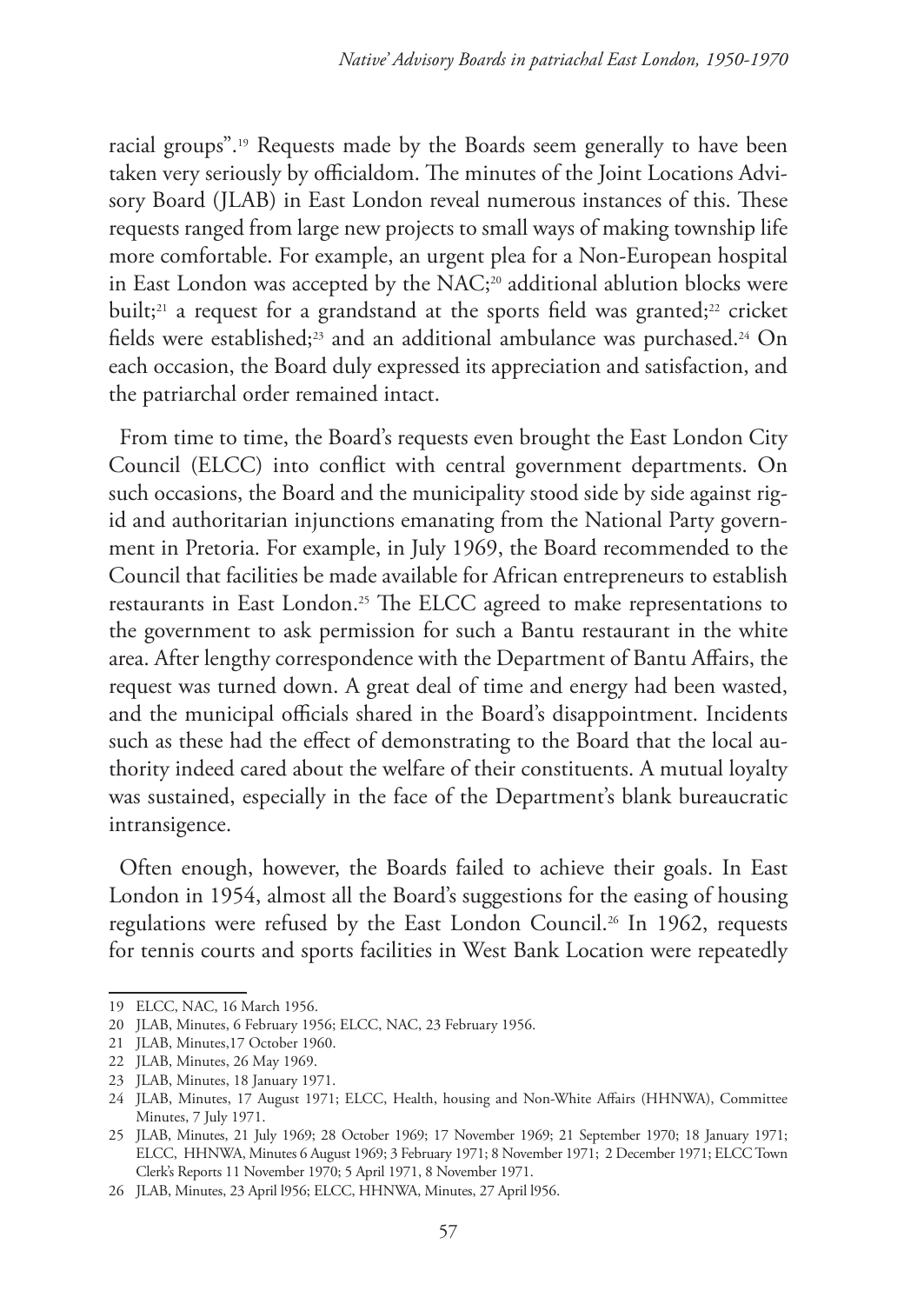turned down, on the grounds that it was unjustified to incur expenditure on such non-essential facilities.<sup>27</sup>

The relationship between the Board and the city fathers was not, however, shaped by township regulations alone. Certain procedures had acquired the hallowed status of tradition, and were consequently considered by the African residents to constitute rights. Because the ruled largely shared the developmental norms of the patriarchal city fathers, the city fathers were prepared to grant certain tacit rights to the subordinate group. These included the right to decent treatment, the right to have some form of property or security, to accumulate wealth, and the right to be left alone as long as residents obeyed the panoply of laws that governed mobility and residence. Many white officials could identify with these basic human needs and wants. The patriarchal moral order produced a system of governance which was informal, intimate, and based on precedent, as opposed to formally designed regulations.

For African leaders, participation in Advisory Board activities sometimes produced outcomes which were hardly empowering. It was difficult to participate in the system without being drawn into officialdom's patriarchal ethos. The case of Mr. Fazzie serves to illustrate these dynamics at play in East London. Mr. Fazzie, a leading member of the African National Congress (ANC), was elected to the Board in 1956. He proved to be a most assertive member but had to contend with the powerful paternalistic ideas which informed the interactions with the Township Manager, the Chairman of the Council's Native Affairs Committee, and the Native Commissioner, as well as certain of his Advisory Board colleagues. These dynamics were clearly revealed by the discussion, in January 1957, of the City Council's proposal for a 'Bantu Festival'.28

When the issue of the Bantu Festival appeared on the Board's agenda, Fazzie aggressively criticised the Council for proceeding with its plans without having consulted the Board beforehand. Furthermore, he demanded to know what the Council planned to do with the festival proceeds.

A senior Board member, Mr. Godlo (who, ironically enough, was also an ANC member), was the first to respond. Godlo was prominent in the national Locations Advisory Board Congress. Due to his long experience in the Advisory Board, he claimed to know a great deal about proper local authority

<sup>27</sup> JLAB, Minutes, 25 June 1962; 27 August 1962; 1 October 1962; ELCC, NAC, November 1962.

<sup>28</sup> JLAB, Minutes, 18 February, 1957.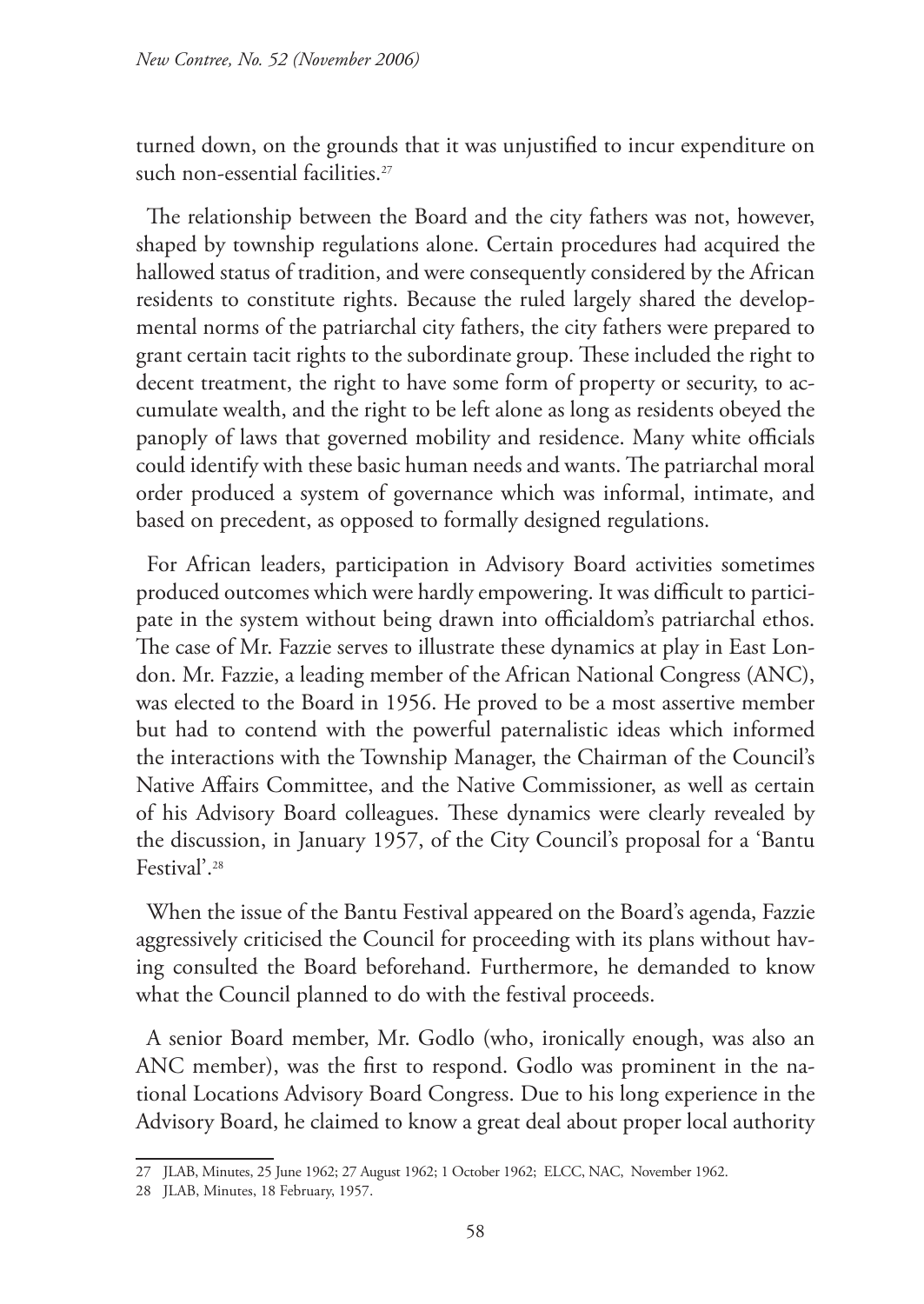procedures. He stated that, although he shared the same sentiments as Mr. Fazzie, he found Fazzie's attitude offensive. He made a point about Advisory Board procedure: in matters such as the Bantu Festival, the Council was not obliged to consult the Board. It was actually a gesture of courtesy on the part of the Council that they had informed the Board at all.

The Manager then took the floor, to defend the loyal Godlo. In stern and exasperated tones, he reproached Fazzie for his ill-considered opinions, especially as the latter did not know the true facts of the matter. In true paternalistic spirit, he pointed out that all the proceeds from the Festival would be paid into a trust account and used for the benefit of the residents of the location. The Native Commissioner, a Mr. Pike, also happened to be present at this particular Board meeting. With the ponderous authority of the dyed-in-thewool patriarch, he proceeded to rebuke the Board for its constant adverse criticism and the recalcitrance of its co-operation.

The result was extraordinary. In the face of this onslaught of authority, Mr. Fazzie, whose radical political convictions were beyond doubt, "thereupon apologised for his outburst, and together with other members of the Board, indicated that in the future they would assist to the fullest possible extent".

How might one account for Fazzie's capitulation? On the one hand, it could be dismissed as a strategic retreat, in the hope of fighting other battles in future. On the other hand, however, it probably also indicates how difficult it was to withstand the weighty moral and institutional authority of individuals steeped in a patriarchal ethical order. It was difficult to challenge these paternalist officials' claims to superior knowledge and values. In practice, officials usually did have relatively good information at their disposal - or, at least, information which passed the test of modern, formalised knowledge. Furthermore, officials did make relatively convincing claims to represent universally admired values - such as commitment to duty, co-operation, courtesy and proper procedure. Mr. Fazzie's ignominious capitulation was the result of very compelling patriarchal dynamics. Patriarchalism involves the moral education of subordinates; and if patriarchs appear confident in their knowledge and authority, they are not easy to challenge.

The fact that the members of Advisory Boards were often quite prepared to co-operate with the city fathers did not necessarily mean that they were simply complacent lackeys of the Council. In general, Advisory Boards saw themselves as the responsible leaders of the townships, or in other words, as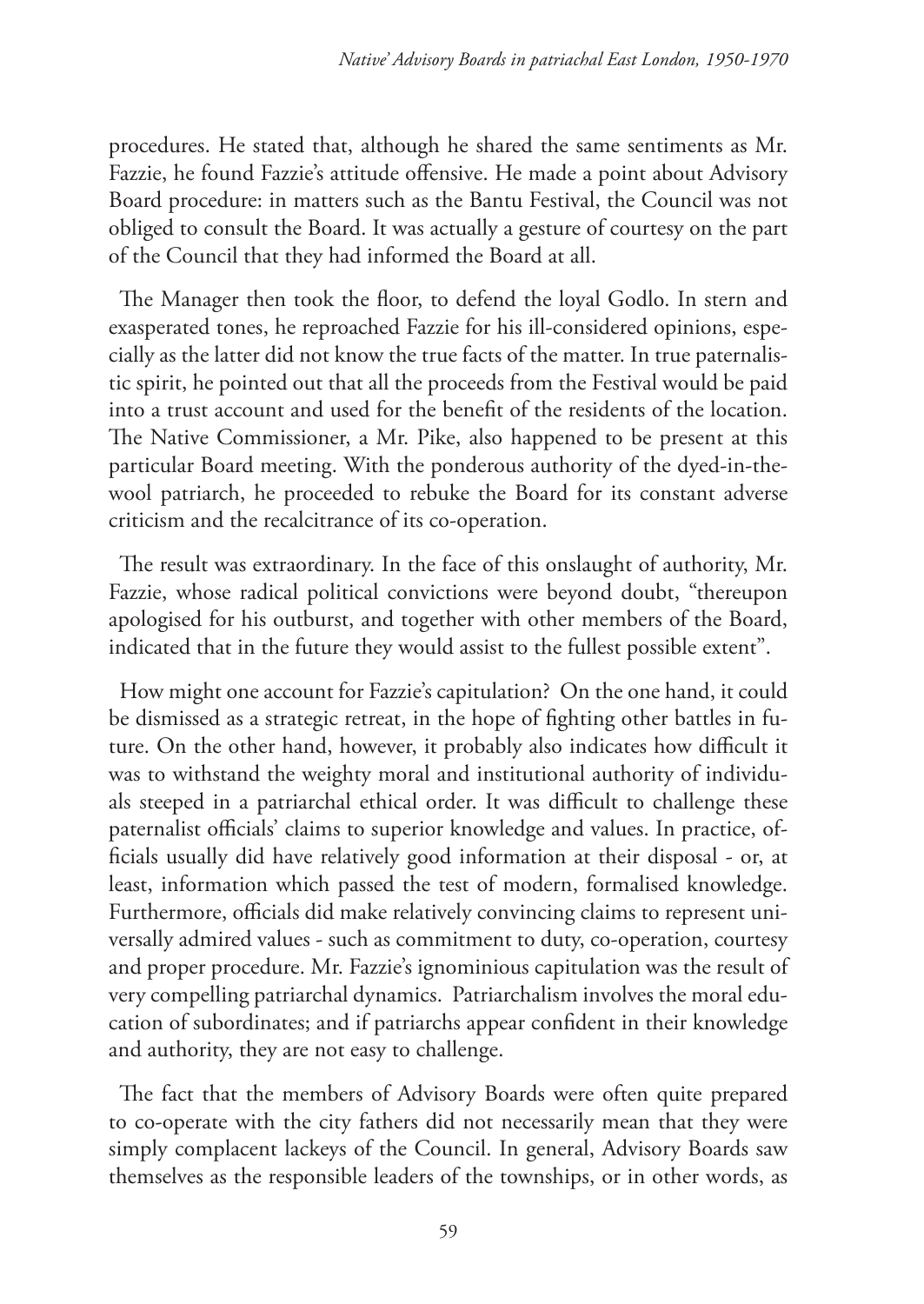subordinate patriarchs. They were participants in a social and ethical order, without which urban life would have been a great deal less meaningful to them.

As with any social being caught up in the here and now, Fazzie could not have been expected to possess the omniscience needed for an understanding of the broader picture in which he found himself. He could not critique the paternalistic ethos where it was weakest - viz. the increasingly inappropriate application of patriarchalism to modern urban conditions. One measure of this inappropriateness was the increasing difficulty paternalists had in deciding whether to determine, unilaterally, what Africans' real needs were, or whether to give credence to Africans' articulated wishes. The next section considers this problem in more detail.

## **Patriarchalism and the problem of needs and interests**

It could be argued that the dynamics outlined above invariably promoted the interests of the white power-holders. On many occasions, this was no doubt true. However, as we have seen, the relationship was not a one-sided one – the white officials' rights came along with moral obligations towards their subordinates. The black Advisory Board members became quite adept at promoting the interests of their constituents within the prevailing moral order. White officials wanted voluntary co-operation from the township residents, and this meant that they had to take the Board's suggestions fairly seriously. The East London experience shows that officials did not conceptualise the Board as being their lackey at all. For one thing the regulations provided that "Every member of the advisory board shall ... strive at all times to become the real representative and the faithful voice of the aspirations and wishes of the community within his ward...".

In East London, white Councillors were undecided as to whether they should act on the never-ending stream of criticism and complaints emanating from the Advisory Boards. After all, the Board had no formal powers vis-a-vis the Council. Yet the Council wanted to believe that the Board was really doing its job, providing an accurate indication of the residents' wishes. The city fathers did not always feel equal to claiming that they knew the real interests of the 'natives', especially in the face of Advisory Board opposition. The white officials and Councillors preferred to believe they were subscribing to a shared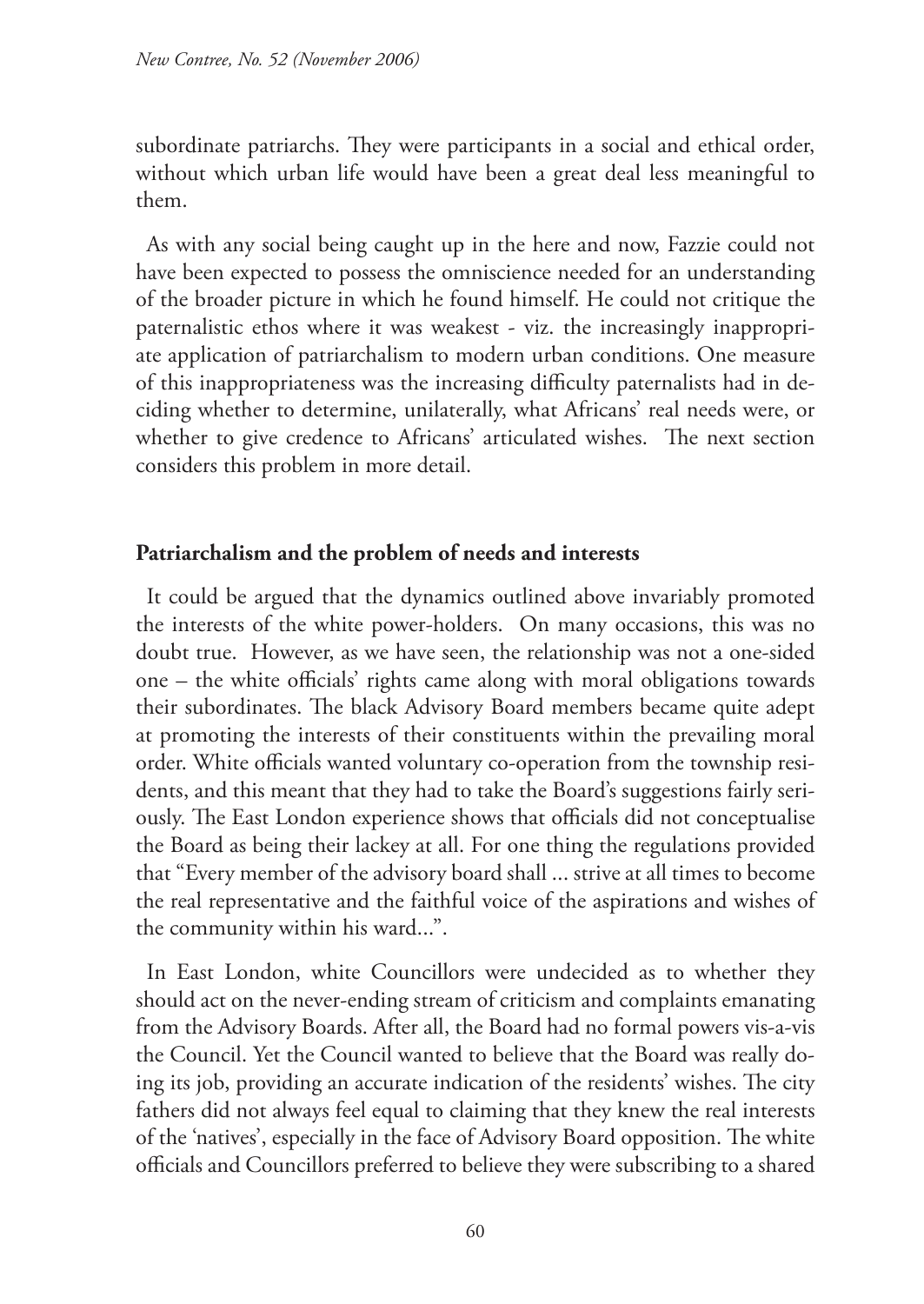moral order, based on the voluntary compliance of their subjects. Sharing a patriarchal order meant that overt conflict could be evaded.

The Boards' attempts at representing the views of the African residents exposed a deeper philosophical problem within patriarchalism. A patriarch ultimately has effective power to decide what is in a child's real interests, as opposed to the child's own whims. However, nearly every parent also feels obliged to satisfy their child's wishes - up to a point, of course, but that point is usually unarticulated. A patriarchal order offers little guidance on what constitutes its wards' genuine needs and what are simply their wishes. The Council wanted the Advisory Board to play a representative role, but there were no procedural ways to determine which requests represented needs and which were mere whims and wishes. The underlying question was: Did the Advisory Board members really know what was good for the ordinary residents? Did they know this better than the white officials?

In the case of the Advisory Board, the quest to be 'the faithful voice' of the community was bound to create dilemmas for the Board members as well as for the Councillors. The Boards were often caught between the wishes of their constituents and the imperatives of city management. Where were their primary loyalties supposed to lie? This dilemma was especially acute because the Advisory Boards of many towns, including East London, were constantly pressured because they were the only outlet for the grievances of the residents. In certain towns, the Advisory Board consisted of ANC and South African Communist Party (SACP) supporters, who saw their task explicitly as an oppositional one. In Germiston, for example, Board members stated that they did not regard themselves as instruments of the municipality, and did not feel it was their duty to carry out every policy proposed by the authorities.<sup>29</sup>

The fact is that the patriarchal order did recognise the rights of urban black people to be part of the city. Westernised blacks were not citizens in the political sense, but they were legitimately part of the urban society. While their presence may have produced practical administrative problems, they had a quasi-right to be there. This ethos gave ambitious Africans some space to advance themselves through education, religion or social service.

During the 1950s, the Advisory Boards began to develop a nascent political consciousness of their own. In several towns in the Orange Free State, Advi-

<sup>29</sup> RE Pretorius, "Banishment: Germiston's answer to opposition in Natalspruit location, 1955-1957," History Workshop, University of the Witwatersrand, 1987. p. 9.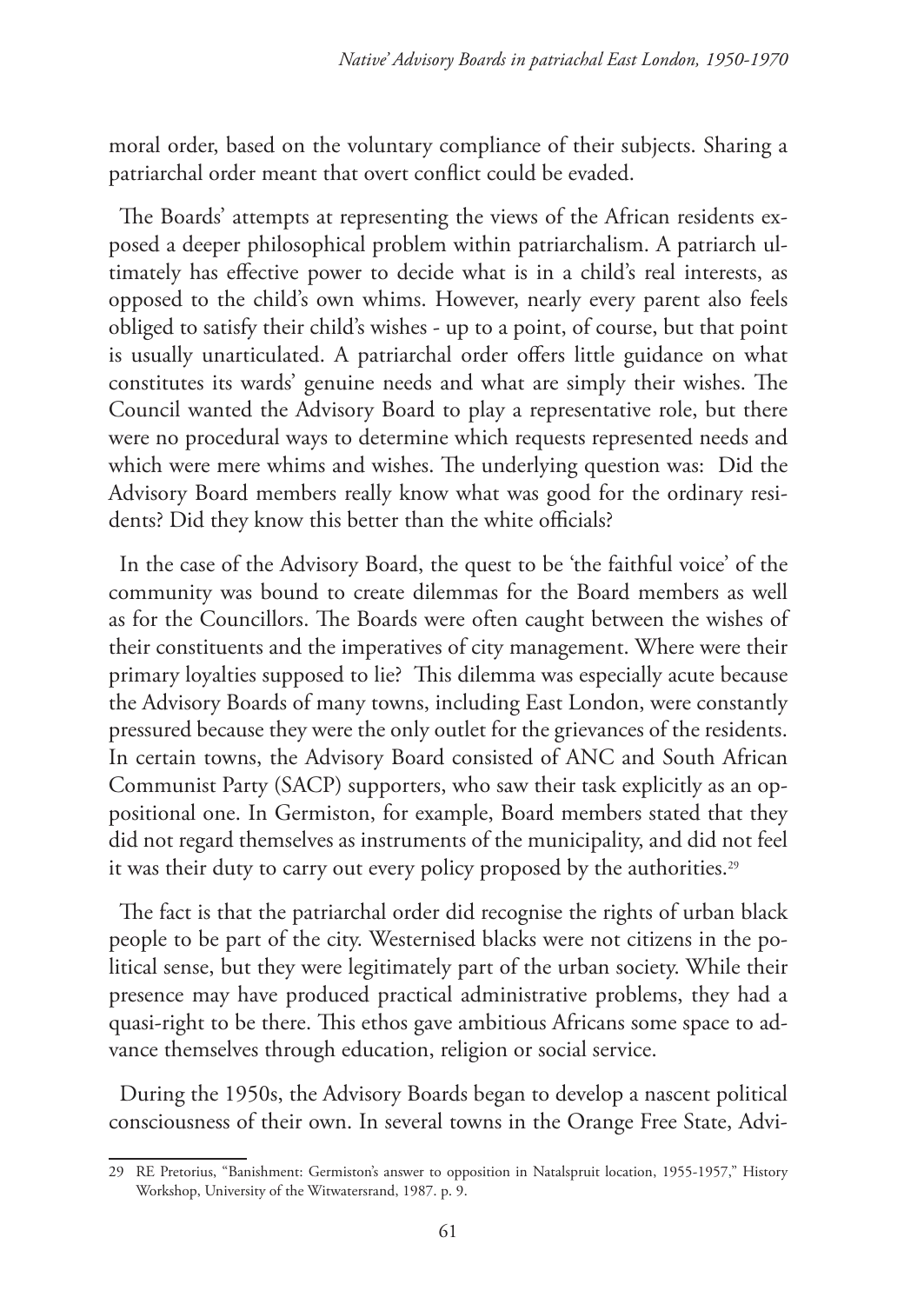sory Boards became radicalised during the early 1940s and associated with African trade unions and the Communist Party.30 The Duncan Village Advisory Board was an enthusiastic participant in the Location Advisory Boards' Congress, which united Advisory Boards throughout the country. This Congress, which had existed since at least the 1930s, took up urban Africans' practical grievances.31 The East London Advisory Board was well represented amongst the Congress leadership. Mr. Godlo served repeatedly as President and Mr. V.M. Kwinana (also the founder of East London's ANC branch) was elected Assistant Secretary in 1956.32

The Advisory Boards' Congress also issued political statements. In 1953, for example, it criticised the concept of labour bureaux, and it unanimously opposed the Native Services Levy Act on the grounds that it would place black employees' jobs in jeopardy.33 The Congress also demanded that Africans be employed in all Native Affairs Departments, and that influx control raids be reduced. Mr. Godlo's Presidential address in 1956 revealed how critical of government policy the Advisory Boards' Congress had become. Godlo reminded the Congress of all the rights which had been denied the urban native under the present government:

(i) The right to participate in the local self-government granted to urban local authorities; (ii) The right to possess and own a home in the urban area; (iii) Freedom of movement; (iv) Freedom of contract; (v) The right to be and to feel safe in one's own home; and (vi) Freedom of speech and assembly.<sup>34</sup>

In East London, the ambiguities in the role of the Advisory Board were therefore felt by white officials and Board members alike. The Board had simultaneously to be a credible representative of township residents, as well as a partner in an often unpopular administration. Consequently, the matter of needs and wishes was never resolved. At times, black patriarchs were deemed to be competent spokesmen for black residents' needs; at other times, the city fathers overrode the Board in order to promote their own view of black

<sup>30</sup> P Rich, "Managing black leadership: The Joint Councils, urban trading and political conflict in the Orange Free State, 1925-1942", P Bonner, I Hofmeyr, D James and T Lodge (eds.), *Holding their ground* (Johannesburg, Ravan Press, 1989), pp. 187, 192.

<sup>31</sup> PM Rich, "Managing black leadership", pp. 182, 186.

<sup>32</sup> T Lodge, "Political mobilization during the 1950s: An East London case study", S Marks and S Trapido, *The Politics of race, class and nationalism in twentieth century South Africa* (London, Longmans, 1987), p. 321; ELCC, NAC, 4 October 1956.

<sup>33</sup> ELCC, NAC, January 1953.

<sup>34</sup> ELCC, NAC, 4 October 1956.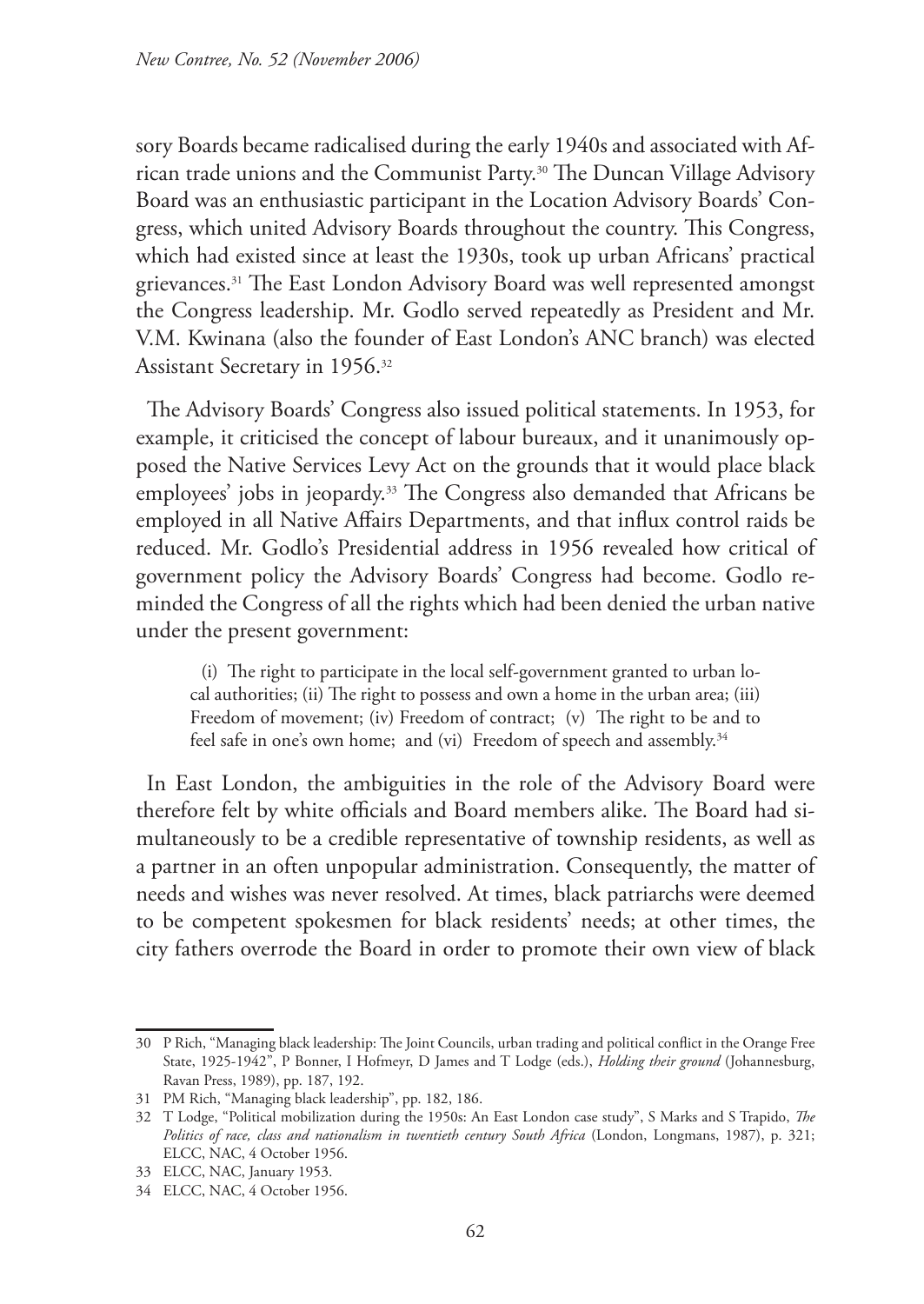interests. Ironically, this vacillation undermined the very attempt at imposing modern discipline of which Advisory Boards were a part.

### **Conclusion**

In theory, Advisory Boards were introduced as an attempt to impose modern, disciplinary, formal patterns of order and authority. In practice, as the East London experience indicates, the results were muddled compromises on the part of the white officials. These alternated between stern prescription, pleas for co-operation, verbal support for the Board's leadership role, assertion of the Council's benevolent intentions, and the evasion by the Council of the responsibility for unpleasant decisions. Due to this vacillation, the East London city fathers' behaviour was regulated only by their patriarchal intuitions, which produced attitudes ranging from sympathy and indifference to anxiety and exasperation.

The exercise of true disciplinary order and rationality needs to be grounded in a coherent social philosophy - a philosophy which has such unassailable authority that disciplinarians and reformers have no qualms in imposing whatever unpalatable measures it may entail. The patriarchal order provided no such coherence, for its definition of rights and obligations was fatefully unresolved. This problem became especially acute when Africans started to make political demands, as was increasingly the case during the 1960s.